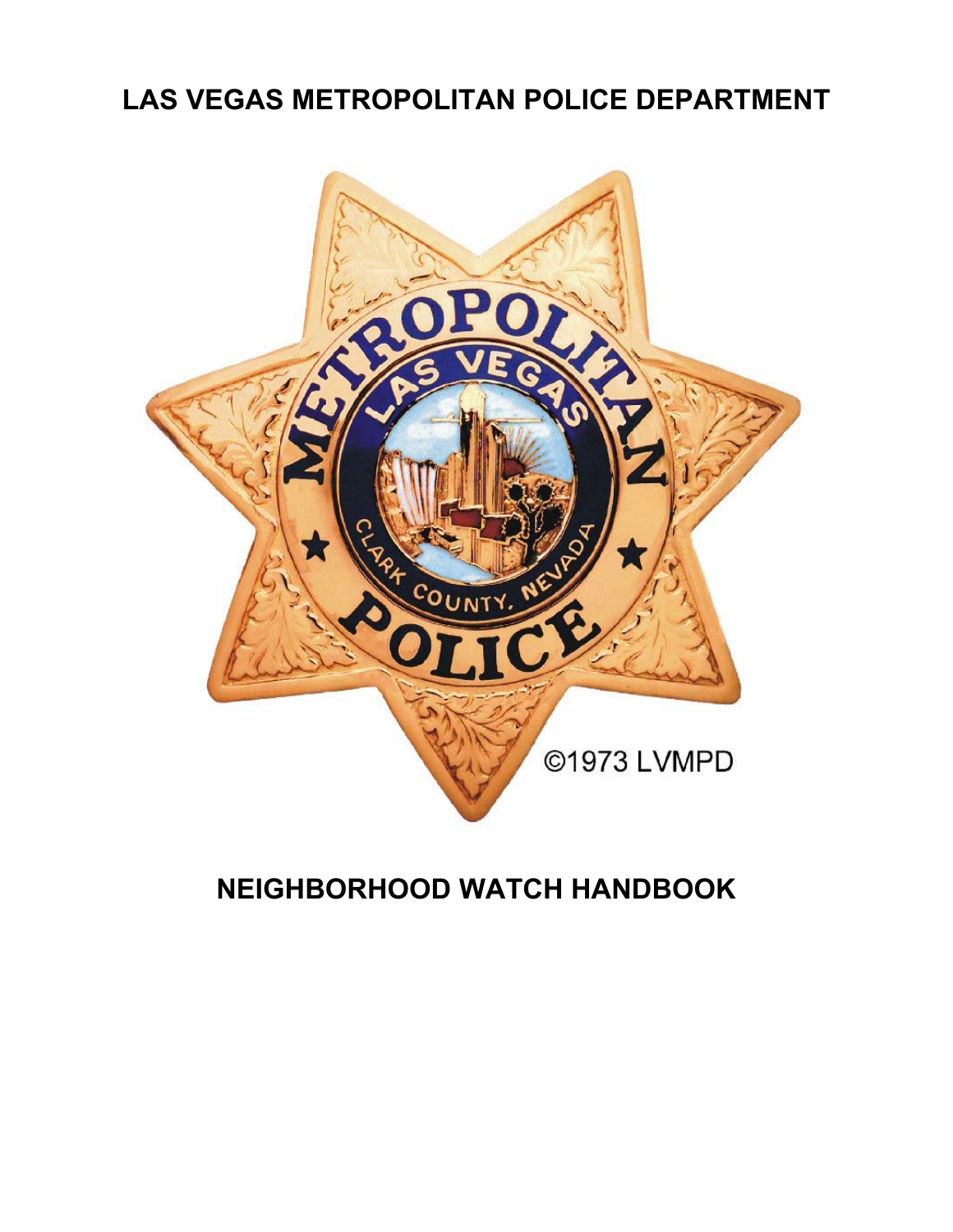# **IMPORTANT PHONE NUMBERS**

| POLICE DEPARTMENT                   |  |                              |                         |
|-------------------------------------|--|------------------------------|-------------------------|
| Emergency                           |  |                              | $9 - 1 - 1$             |
| Non-Emergency                       |  |                              | $3 - 1 - 1$             |
| Downtown Area Command               |  | 401 S. 4th St.               | 229-4348                |
| Northeast Area Command              |  | 831 N. Mojave                | 229-3403                |
| Northwest Area Command              |  | 9850 W. Cheyenne             | 229-3426                |
| Southeast Area Command.             |  | 2300 E. St. Louis            | 229-3206                |
| Southwest Area Command              |  | 5925 Spring Mountain<br>∣Rd. | 229-2843                |
| Detective Bureau                    |  |                              | 229-3513                |
| <b>Burglary Section</b>             |  |                              | 229-3573                |
| Juvenile Section                    |  |                              | 229-3561                |
| Gang Investigayion section          |  |                              | 229-4264                |
| <b>Narcotics Section</b>            |  |                              | 229-3461                |
| <b>Vice Section</b>                 |  |                              | 229-3455                |
| <b>Victim Services Detail</b>       |  |                              | 229-2955                |
| <b>Auto Theft Detail</b>            |  |                              | 229-3586                |
| <b>Graffiti Detail</b>              |  |                              | 229-3927 / 229-<br>4414 |
| <b>Secret Witness</b>               |  |                              | 385-555                 |
| <b>Crime Prevention Detail</b>      |  |                              | 229-3507                |
| <b>FIRE DEPARTMENT</b>              |  |                              |                         |
| Emergency                           |  |                              | $9 - 1 - 1$             |
| Non-Emergency                       |  |                              | $3 - 1 - 1$             |
| <b>Business</b>                     |  |                              |                         |
| <b>Clark County Fire Prevention</b> |  |                              | 455-7316                |
| City of Las Vegas Fire Prevention   |  |                              | 229-0366                |
| <b>POISON CONTROL</b>               |  |                              |                         |
| Community                           |  |                              | 732-4989                |
| <b>Ambulance Service</b>            |  |                              | 384-3400                |
| <b>CIVIL DEFENSE</b>                |  |                              |                         |
| <b>Emergency Management</b>         |  |                              | 361-1212                |
| <b>ANIMAL CONTROL</b>               |  |                              |                         |
| <b>Clark County</b>                 |  |                              | 455-7710                |
| Las Vegas                           |  |                              | 229-6348                |
| <b>HEALTH DEPARTMENT</b>            |  |                              | 385-1291                |
| <b>DISTRICT ATTORNEY</b>            |  |                              | 455-4711                |
| <b>CITY ATTORNEY</b>                |  |                              | 229-6201                |
| <b>PUBLIC DEFENDER</b>              |  |                              | 455-4685                |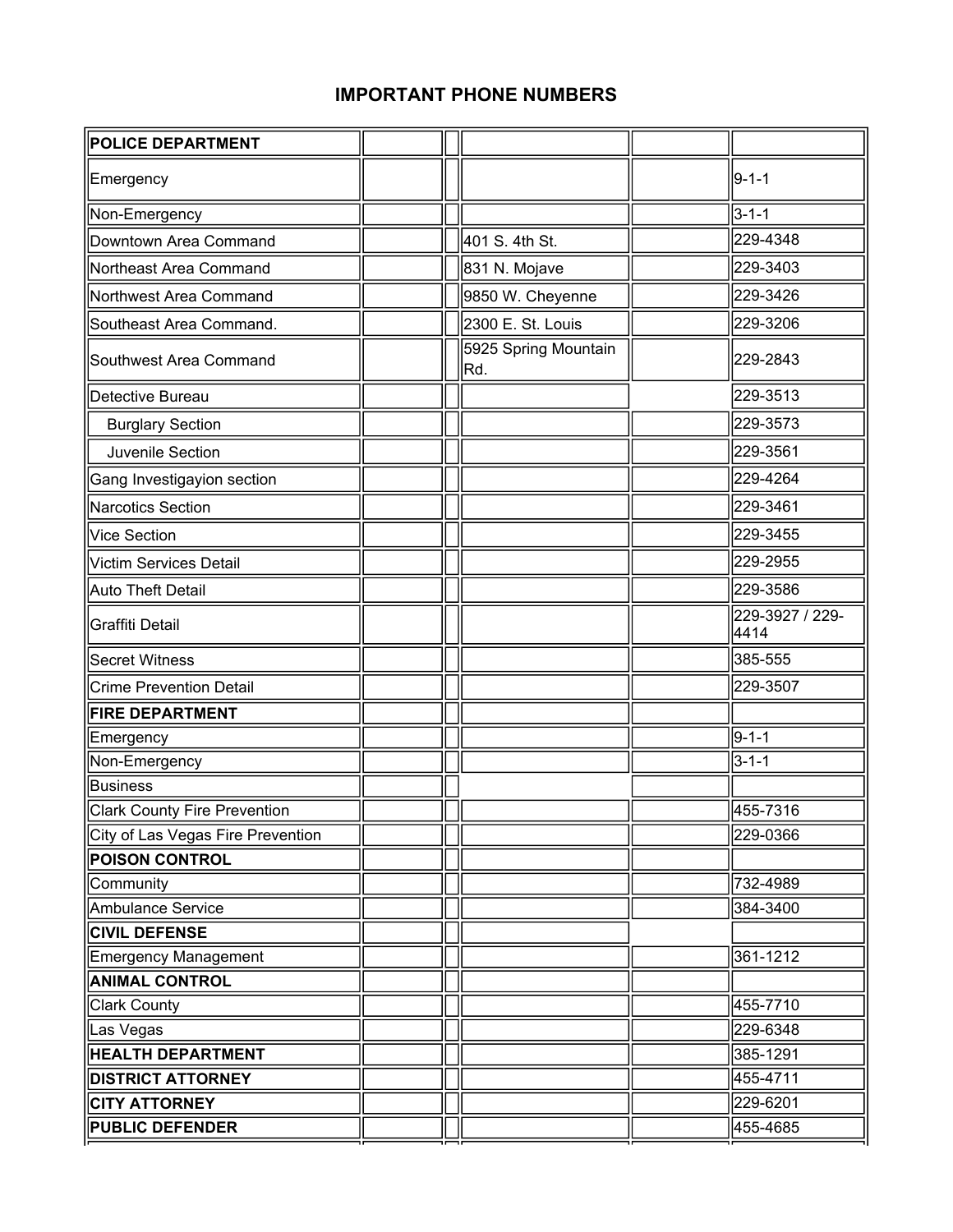| <b>JUVENILE COURT SERVICES</b>             |  |  | $\parallel$ 455-5200 |
|--------------------------------------------|--|--|----------------------|
| <b>SOCIAL SERVICES</b>                     |  |  | 455-427-             |
| <b>ANTI-GRAFFITI HOTLINES</b>              |  |  |                      |
| Clark County Public Response               |  |  | 455-4191             |
| City of Las Vegas Neighborhood<br>Response |  |  | 229-6615             |
|                                            |  |  |                      |
|                                            |  |  |                      |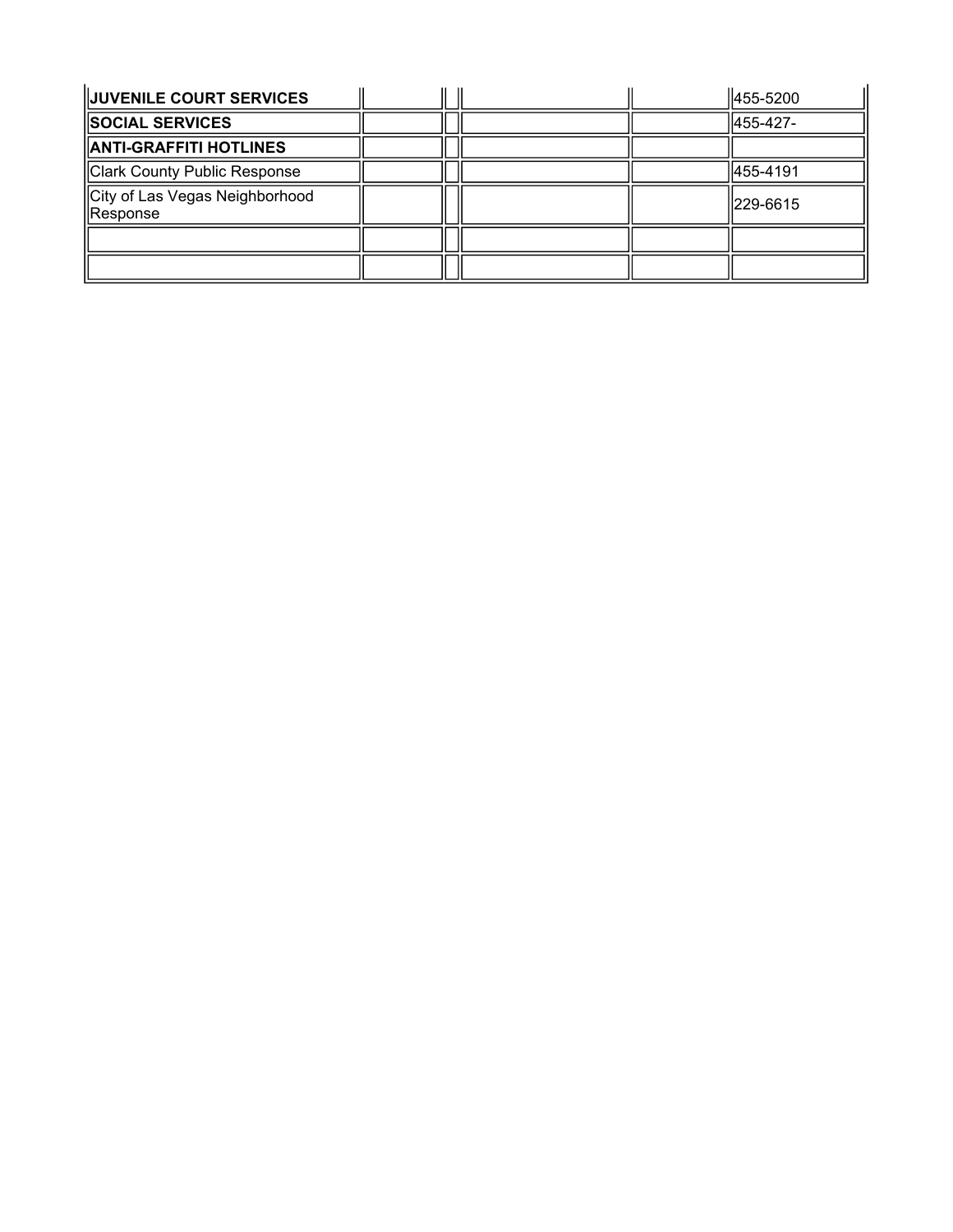

Home security is important - both in the city and rural areas. The best efforts of law enforcement to reduce crime will be to no avail without citizens doing their part to protect themselves and one another.

Most home burglaries are not committed by professionals who have planned for months to commit a specific crime. On the contrary, most are committed by juveniles who see an open window, a faulty lock or some other opportune situation. A large number of burglaries are classified as "no force," e.g., the burglar simply walked through an unlocked door or climbed in an open window.

These crimes could be prevented with just a little more care. In some cases, that may be as simple as locking doors and windows before leaving home.

While burglary is one of the most frequently committed crimes, it is also one of the most preventable. And the person who can prevent it is you!

This publication tells about the crime of burglary - and more importantly - how it can be stopped. The material is written for the citizen who wants to do something to combat the burglar.



PROUD SUPPORTERS OF THE NEIGHBORHOOD **WATCH PROGRAM SINCE 1994** 

# **Contents**

| Home Security Survey                               | 4  |
|----------------------------------------------------|----|
| Concepts of burglary prevention                    | 5  |
| Protecting the home's interior                     | 6  |
| Marking and recording your property - Operation ID | 6  |
| Neighborhood Watch                                 | 6  |
| Do not advertise your vacation plans               | 7  |
| Be neighborly                                      | 7  |
| Do not reward the burglar who does get in          | 7  |
| Secondary barrier or security closet               | 7  |
| Don't welcome burglars by telephone                | 7  |
| Insure against theft                               | 7  |
| The next step                                      | 8  |
| Protection against entry                           | 8  |
| Key control                                        | 8  |
| Hinge doors                                        | 8  |
| Outside hinges                                     | 8  |
| Locks for hinge doors                              | 9  |
| Locks for double doors                             | 9  |
| Locks for dutch doors                              | 9  |
| Locks for doors with glass                         | 9  |
| Sliding glass doors                                | 10 |
| Garage doors                                       | 10 |
| Electric garage door openers                       | 11 |
| Sliding windows                                    | 11 |
| Double hung sash-type windows                      | 11 |
| Casement windows (crank type)                      | 11 |
| Louvered windows                                   | 11 |
| <b>Basement windows</b>                            | 12 |
| Grilles                                            | 12 |
| Alarms                                             | 12 |
| Dogs                                               | 12 |
| The final step                                     | 12 |
| Protecting the home's exterior                     | 13 |
| Appearance of occupancy                            | 13 |
| House numbers                                      | 13 |
| <b>Exterior lighting</b>                           | 13 |
| Landscaping                                        | 13 |
| What else should I know?                           | 13 |
| Personal security                                  | 13 |
| Know who is there                                  | 13 |
| Emergency telephone numbers                        | 14 |
| If you interrupt a burglar                         | 14 |
| Operation Identification                           | 15 |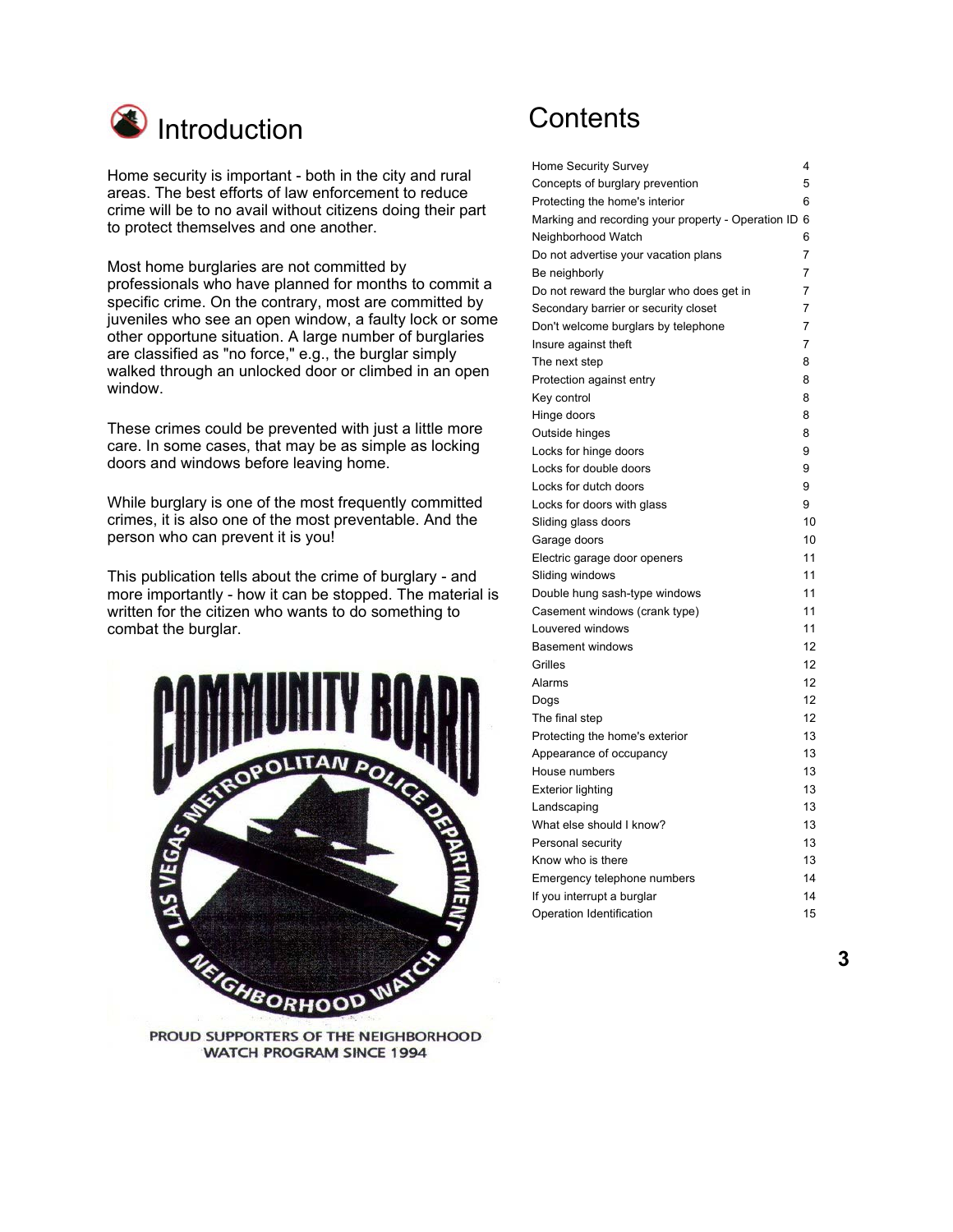**Home Security Survey**<br>Before you read this handbook survey your home with the cheddist provided below Every "no" checkmark shows a weak point that may help a burglar. the "no" checks, you improve your protection. Co through this list carefully and systematically. If you have security weaknesses, read this handbook to correct them. Remember, this checklist only points out your weak areas. You are not protected until these are corrected. Complying with these suggest course, make your property burglar proof, but if will certainly improve your protection.

|          | <b>SAFE PRACTICES</b>                                                                                                                                                                                                                                                                     | <b>YES</b>  | N <sub>O</sub>   |
|----------|-------------------------------------------------------------------------------------------------------------------------------------------------------------------------------------------------------------------------------------------------------------------------------------------|-------------|------------------|
| 1.       | Do you keep a list of valuable property?                                                                                                                                                                                                                                                  | □           | $\Box$           |
| 2.       | Do you have a list of the serial numbers of your watches, cameras, typewriters and similar items?                                                                                                                                                                                         | □           | □                |
| 3.       | Do you have a description of other valuable property that does not have a number?                                                                                                                                                                                                         | □           | □                |
| 4.       | Do you avoid unnecessary display or publicity of your valuables?                                                                                                                                                                                                                          | □           | $\Box$           |
| 5.       | Do you keep excess cash and other valuables in the bank?                                                                                                                                                                                                                                  | □           | $\Box$           |
| 6.       | Do you plan so that you do not need to "hide" a key under the door or similar vicinity?                                                                                                                                                                                                   | □           | $\Box$           |
| 7.<br>8. | Have you told your family what to do if they discover a burglar breaking in or already in the house?<br>Have you told your family to leave the house undisturbed and call the police if they discover a<br>burglary has been committed?                                                   | □<br>О      | □<br>$\Box$      |
|          | 9. Are your trees and shrubs trimmed to eliminate hiding places?                                                                                                                                                                                                                          | О           | □                |
|          | 10. Do you have a security closet with a solid core door, pinned hinges and deadbolt lock?                                                                                                                                                                                                | □           | $\Box$           |
|          | 11. Do you have emergency telephone numbers listed on your phone?                                                                                                                                                                                                                         | О           | $\Box$           |
|          | 12. Are lights installed around the perimeter of your house?                                                                                                                                                                                                                              | □           | □                |
| 14       | 13. Is your house number illuminated and easily visible from the street during all hours of the day?<br>Have you made it more difficult for the burglar by locking up your ladder, avoiding trellises and drainpipes<br>that can be used as a ladder for access to the 2nd floor or roof? | □<br>О      | $\Box$<br>$\Box$ |
|          | WHEN YOU GO ON A TRIP                                                                                                                                                                                                                                                                     | О           | 0                |
|          | 15. Do you arrange for neighbors or friends to pick up papers, milk, mail, and packages?                                                                                                                                                                                                  | □           | $\Box$           |
|          | 16. Do you notify a neighbor?                                                                                                                                                                                                                                                             | О           | □                |
|          | 17. Do you leave some shades up or curtains open so the house doesn't look deserted?                                                                                                                                                                                                      | □           | $\Box$           |
|          | 18. Do you arrange to keep your lawn well maintained?                                                                                                                                                                                                                                     | □           | $\Box$           |
|          | 19. Do you have timing devices for your lamps?                                                                                                                                                                                                                                            |             |                  |
|          | <b>DOORS AND ENTRY AREAS</b>                                                                                                                                                                                                                                                              | О           | □                |
|          | 20. Are your exterior doors of solid core construction?                                                                                                                                                                                                                                   | □           | $\Box$           |
|          | 21. Do entry doors have a wide-angle viewer?                                                                                                                                                                                                                                              | О           | $\Box$           |
|          | 22. Are your door locks secure from being opened if a burglar breaks out glass or a panel of light wood?                                                                                                                                                                                  | □           | □                |
|          | 23. Do exterior doors have cylinder-type deadbolt locks with at least one inch throw and beveled cylinder guard?<br>Do the doors without cylinder locks have a heavy bolt or some similar security device that can be operated only from<br>the inside?                                   | □           | $\Box$           |
|          | 25. Can all of your doors (basement, porch french, balcony) be securely locked?                                                                                                                                                                                                           | □           | $\Box$           |
|          | 26. Do your basement doors have locks that allow you to isolate that part of your house?                                                                                                                                                                                                  | □           | □                |
|          | 27. Are your locks in good repair?                                                                                                                                                                                                                                                        | □           | □                |
| 29.      | 28. Are the door strike plates installed with three inch screws?<br>Do you know everyone who has a key to your house? (Or are there some still in the possession of previous owners                                                                                                       | $\Box$<br>□ | $\Box$<br>□      |
|          | and friends?)                                                                                                                                                                                                                                                                             | □           | □                |
|          | 30. Do all out-swinging doors have the hinges pinned or have nonremoveable pins?                                                                                                                                                                                                          | □           | $\Box$           |
|          | 31. Are entry areas unobstructed by shrubbery and other decor to permit maximum visibility?                                                                                                                                                                                               | □           | $\Box$           |
|          | 32. Does the porch light have a minimum 60 watt bulb?                                                                                                                                                                                                                                     |             |                  |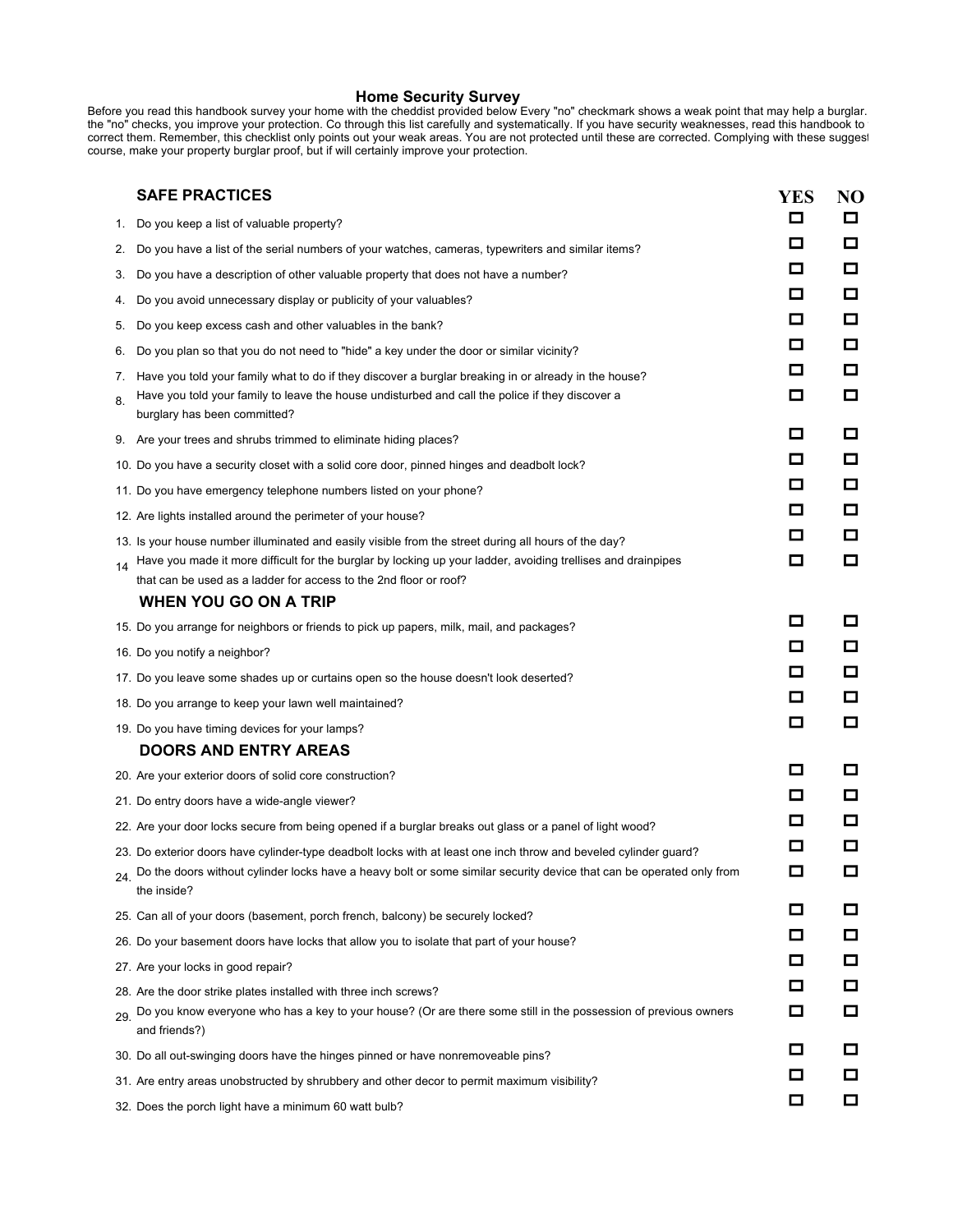| Do sliding doors have an auxiliary lock that locks both the door panels together or<br>33<br>active side to the frame? | □ | $\Box$ |
|------------------------------------------------------------------------------------------------------------------------|---|--------|
| 34 Is the garage door secured with a padlock, hasp, or other good auxiliary lock?                                      | П | □      |
| 35. Do you lock your garage door at night!                                                                             | П | □      |
| 36. Do you lock your garage door when you are away from home?                                                          | П | $\Box$ |
| 37 Do you lock your car and take the keys out even when it is parked in your garage?                                   | □ | O      |
| WINDOWS                                                                                                                |   |        |
| 38. Are all windows equipped with auxiliary key locks or pinned?                                                       | П | $\Box$ |
| 39. Have you replaced or secured louvered windowsl                                                                     | п | ◘      |
| 40. Are your window locks properly and securely mounted?                                                               | □ | $\Box$ |
| 41. Do you keep your windows locked when they are shut?                                                                | □ | O      |
| 42. Do you use locks that allow you to lock a window that is partly open?                                              | □ | $\Box$ |
| 43. In high hazard locations, do you use bars or ornamental grills?                                                    | □ | □      |
| 44. Do you have good, secure locks on garage windows?                                                                  | п | $\Box$ |
| 45. Do you have garage windows covered with curtains?                                                                  | □ | □      |
| Are you as careful of basement and second floor windows as you are of those on the<br>46.<br>first floor?              |   | $\Box$ |

If you would like professional advice and assistance in a thorough home security inspection, call your local law enforcement agency. To keep your guard up, take a critical look at your home security every three to four months. Do not become lax crime prevention is a continuous process.

# CONCEPTS OF BURGLARY PREVENTION<br>Prevention involves five concepts: deter, deny,

delay, detect and deceive. An effective burglary prevention program is based upon appropriate action to' implement these five concepts.

The following example is an all-to-common result when a residential dweller overlooks prevention concepts in favor of a particular preventive step:

The resident went td considerable expense to install the finest window and door locks, thereby implementing one step to address the concept of deterrence and possibly the concept of delay. The resident, secure in the knowledge that the residence was now safe, departed on a short vacation. The resident returned to find a burglar had simply broken a windowto gain entry. The window was concealed from the public view by a large bush. The burglar had taken many expensive items ofjewelry. The resident concluded crime prevention was a failure.

In this example, the resident concentrated on only one step and only one concept. What led to the burglary was the failure to implement other prevention concepts and to implement more specific steps. Consider how

different the situation might have been if the resident had implemented the following concepts and preventive steps:

- Deter: Place Operation I.D. decals on the windows to let the burglar know that property items were marked. Light accessible locations of the yard during the night hours.
- Deny: Place valuables in a secure location, e.g., wall safe or security closet.
- Delay: Install key-locking latches on windows.
- Detect: Install an alarm system. Join a neighborhood watch program so the neighbors would have been watching the house.
- Deceive: Place automatic timers on lights to simulate the home is occupied. Have neighbors pick up mail and other deliveries and mow the lawn to maintain a lived-in appearance.

These five preventive concepts can also aid in apprehension. The longer a burglar is denied entry, the greater the chances for~observation by neighbors and apprehension by law enforcement.

You cannot make a residence absolutely burglarproof, but you can Make entry so difficult that the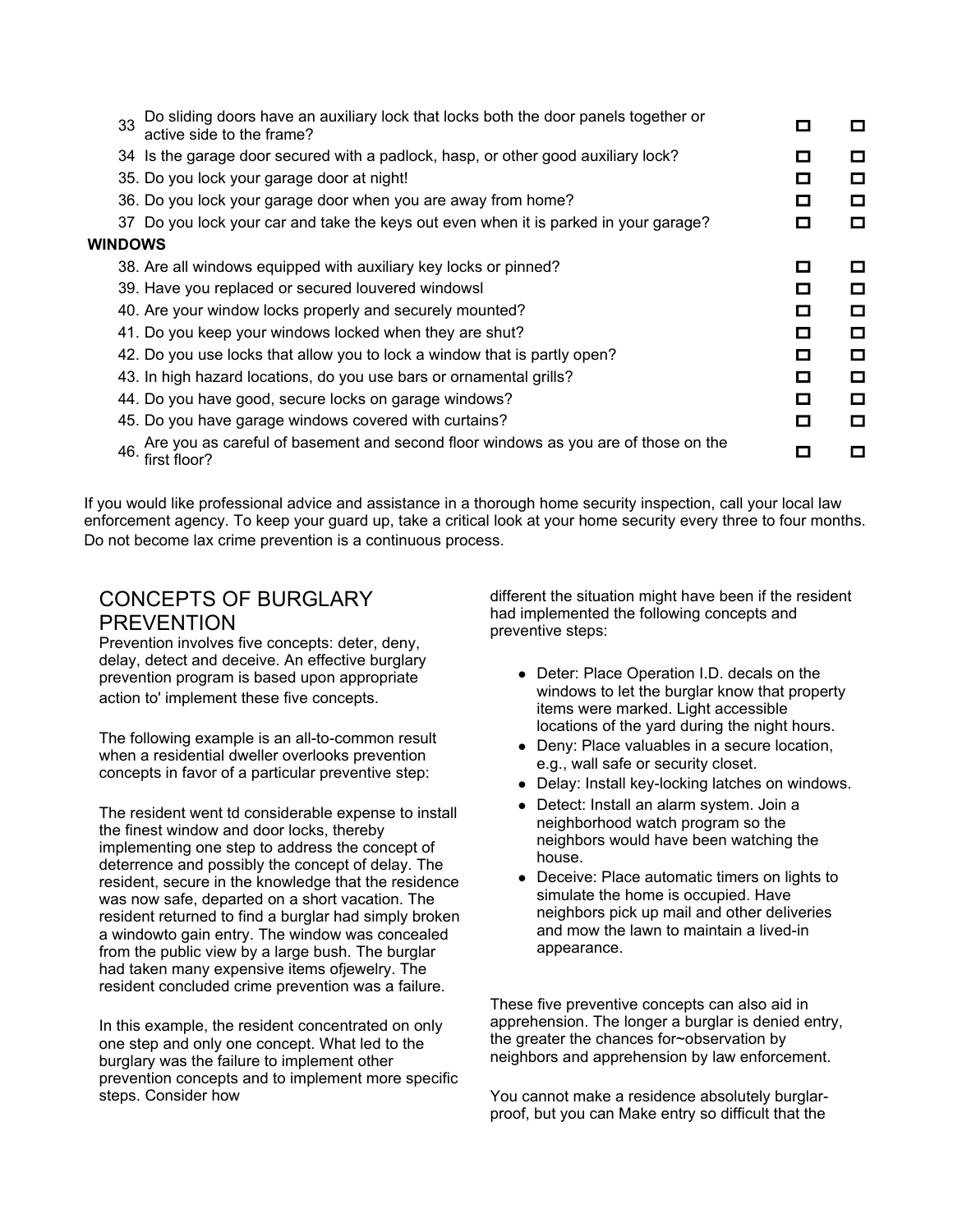burglar will go elsewhere in search of an easier target. The more crime prevention steps you take, the greater your security.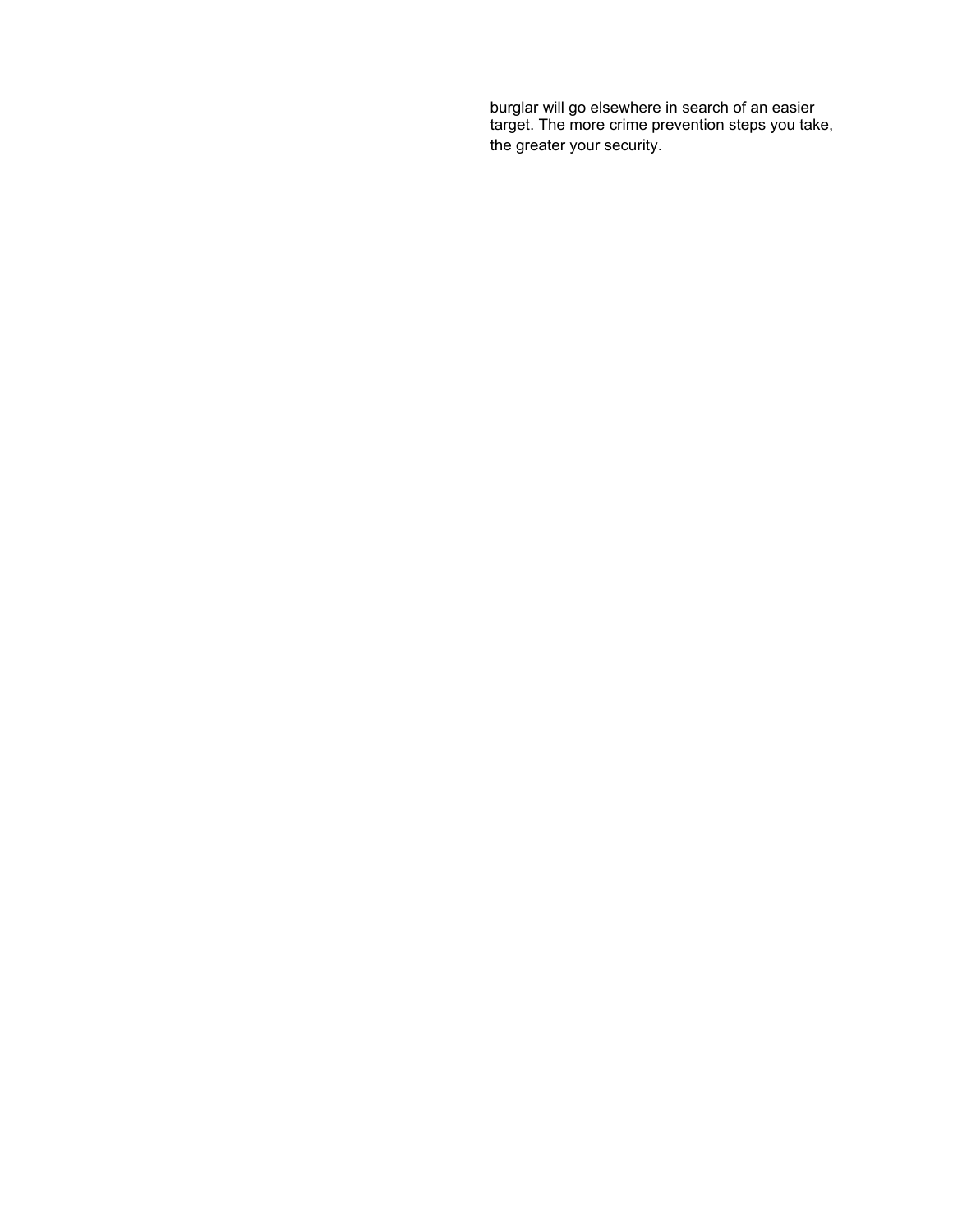# PROTECTING THE HOME'S INTERIOR

### MARKING AND RECORDING YOUR PROPERTY - OPERATION I.D.

The experience of a number of communities vividly confirms that you and your community can reduce the risk of burglary by the simple action of marking your possessions. Some towns have had up to a 25 percent decline in burglaries after instituting such a program. This program is usually known as "Operation I.D."

Using an inexpensive electric etching pencil or engraver (often available on loan from your local law enforcement agency) you engrave your personal property with your driver's license number or your social security number.



Inscribe whichever number you choose to use in 2 places on furniture, appliances, guns, cameras, lawn equipment, tools, musical instruments, etc. These numbers can be placed on the base or rear potion of the item wothout marring the appearance of the item.

Electric engraving pencils are as easy to write with as a ball point pen, sell for less than \$10, and are a worthwhile investment for yourself and your community.

Some small items , such as jewelry which cannot be marked, should be photographed. Extremely valuable jewelry should be appraised, as well, by a reputable appraiser. Place a description and listing of the time on the back of the photograph. In fact, you may wish to photograph each room in your house.

Once you have marked your property, record it on an inventory list. A sample inventory form appears in the back of this handbook. Put one copy of the list in your safe deposit box or otherwise out of reach of a visting burglar.

Also, save receipts and serial numbers from your more valuable items and keep them with the inventory list. If

 you have a burglary loss-or a fire, storm or any other kind of loss - the list will help you remember what was lost and the receipts will help you establish proof of their value for filing an insurance claim. Update your inventory at least Once a year to make sure newly bought items are listed. There is convincing evidence that burglars avoid both homes and communities where a personal property identification system is in force. After identifying your property , then let a would-be burglar know that the property is marked. The Police Department has printed decals available at no charge, which advise potential burglars that a home is a participant in "Operation Identification".

#### NEIGHBORHOOD WATCH

Neighborhood Watch is a program of mutual assistance among neighbors aimed at reducing crime in the community at the grass roots level. It involves gettng to know one's neighbors working together can look out for one another's interests.

Neighborhood Watch is designed to reduce burglaries and other neighborhood crimes by requesting our particpation in the following manner:

- Know your neighborhoods and communicate with them.
- Record car license numbers and descriptions of suspicious persons.
- Never hesitate to call the police.
- Have secure door and window locks and use them.

#### **When you are going to be away:**

- Tell your neighbors.
- Arrange for pickup of mail and other deliveries.

### **Be suspicious of:**

- That person you have never seen before.
- That person (young or old) selling candy, newspaper and magazine subscriptions.
- That person (young or old) taking a "shortcut" through your backyard.
- That repairman, delivery man or visitor at your neighbor's door.
- $\bullet$  The unfamiliar vehicle (car, truck or moving van) in your neighbor's drive.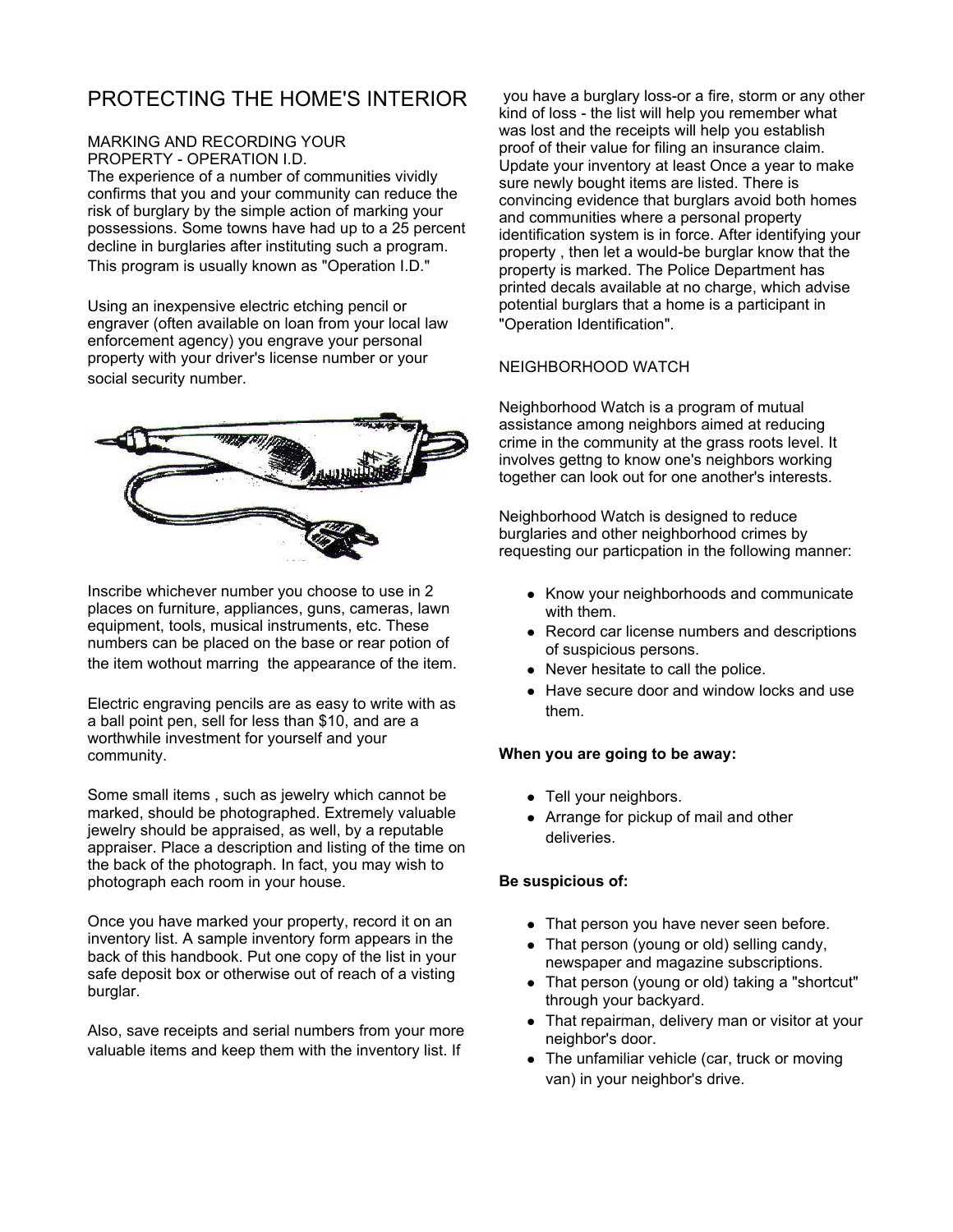- $\bullet$  Be a good neighbor.
- If you notice anything suspicious, call the police.



DO NOT ADVERTISE YOUR VACATION PLANS Inform one or two persons of your vacation plans - a trusted neighbor who can keep an eye on things while you are gone. Have them pick up your newspaper and other deliveries. Do not inform any of your delivery people that you will be on vacation. Do not forget to arrange to have the lawn mowed in order to maintain a lived-in appearance.

#### BE NEIGHBORLY

Talk with your neighbors regarding your concern about burglary. Tell them what you are doing to protect your home. Ask them to report any suspicious persons or activities around your home to your law enforcement agency. Good neighbors make safe neighborhoods.

#### DO NOT REWARD THE BURGLAR WHO DOES GET IN

If, despite your precautions, a burglar does get into your home, do not give him a "bonus" of cash or easily-carried jewelry. Never keep large sums of cash around the house. Keep valuable jewelry that you do not often use in a safe deposit box or create a security closet.

SECONDARY BARRIER OR SECURITY CLOSET A secondary barrier or security closet can be created as an additional safeguard. An existing closet can be used to store jewelry, furs, camera equipment, guns, silverware and other valuables. For a security closet the door should be solid core and equipped with a singk cylinder deadbolt lock. The hinges of this door should be pinned.

DON'T WELCOME BURGLARS BY TELEPHONE Burglars often try to find out if anyone is home by phoning. If you get several suspicious "wrong number" calls or "nobody-at-the-other-end" calls, tell the police. Warn family members, especially children, not to give out information by phone - especially about who is home, who is out, how long anyone is expected to be out.



If you use an answering machine, do not indicate on the recording that you will be gone for a specific time. A more appropriate message is that you are unavailable at this time and you will return the call as soon as possible.Do not place your full name on the mailbox, door or apartment building; use your first two initials and last name only. Your name on display only makes it easier for the burglar to look your number up in the directory.

#### INSURE AGAINST THEFT

A homeowner's policy provides basic economic protection against burglary and other types of theft, regardless of whether you own a house or rent an apartment. Special policies clesigned for mobile home owners and condominium unit owners serve the same purpose. If you do not already have such a policy, it is suggested you purchase one without delay. (Some insurance companies provide premium discounts if you take certain home security precautions, i.e., install deadbolt locks, participate in Operation I.D., etc.)

Under a typical homeowner's policy, you are insured against loss by burglary up to 50 percent of the policy amount. Say your home is insured for 830,000. You have 815,000 in protection on the contents of your home, whether from burglary or another loss. If you rent, your burglary protection is the full amount stated in the policy. Policies and insurance companies differ In their provisions. Many insurance companies offer "full replacement" compensation for stolen property, while others will pay for the iou on the basis of the property's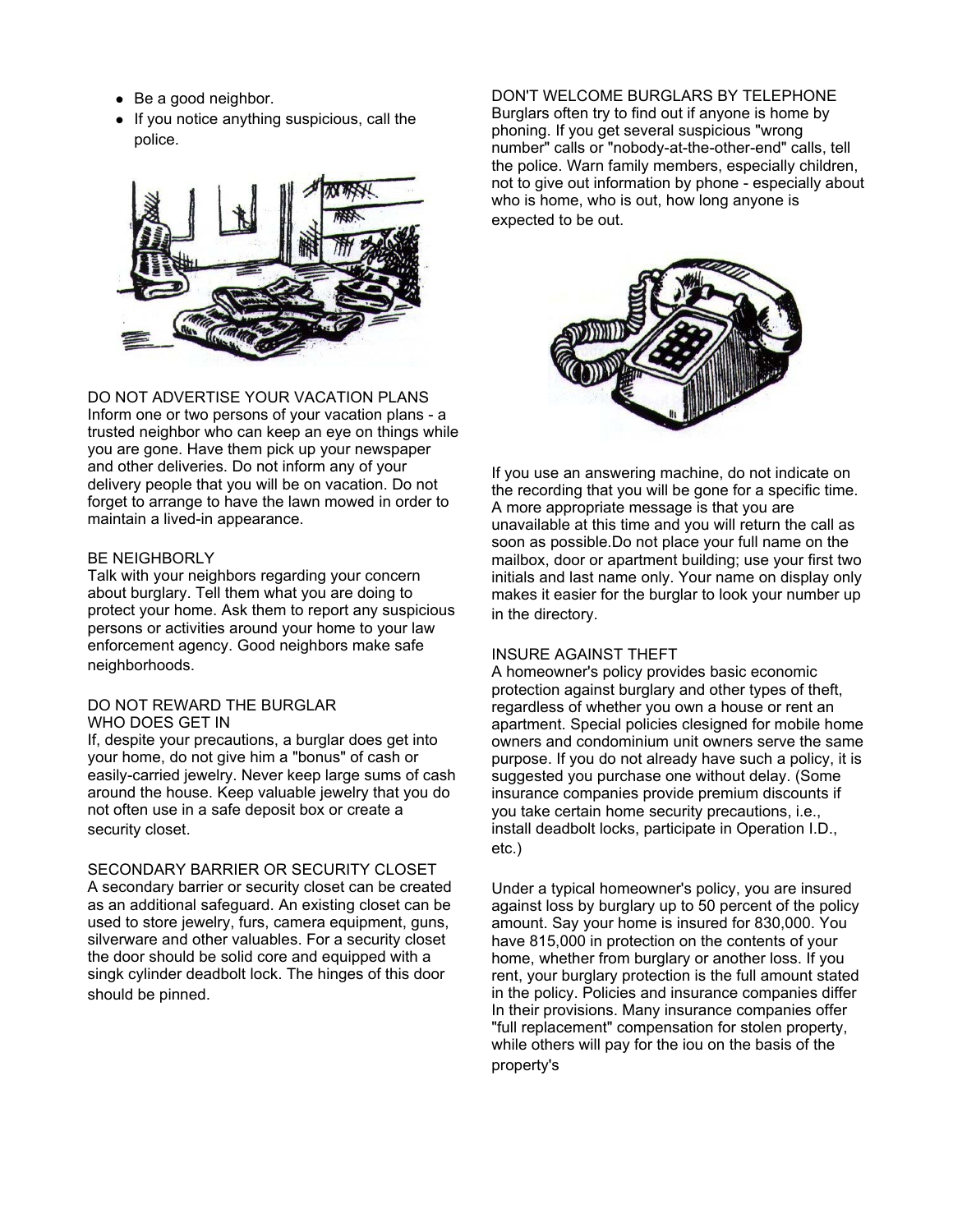replacement cost minus depreciation. For example, your three-year-old stereo was bought new for \$250. It would now cost about \$300 to replace, but the set has lost \$125 of its original value. So you would receive \$175. Especially valuable items - collections, furs, quality cameras, expensive jewelry - should be protected by an endorsement (sometimes called a floater) on your policy. This will provide added coverage on such items beyond the special policy limits that apply to certain kinds of property.

#### THE NEXT STEP...

Now that you have learned about some of the precautions you can take to help protect yourself and your home, go a step further and learn about securing your home with hardware. The next section of this handbook describes, among other things, what makes a goodlock and a good door and how you can secure your windows.

#### PROTECTION AGAINST ENTRY

You will find that manu of the measure described in this section are inecpensive and can be accomplished by yourself. Other steps may require assistance from a private enterprise in your area. Your local police or sheriff department will be most happy to assist you with any questions you may have.

#### KEY CONTROL

True security begins with key control. When you move into a home or apartment always have the locks re-keyed. You don't have to replace the lock itself, as re-keying the locks will render the previous keys useless. This procedure should also be followed if you lose your keys. Any licensed locksmith can change the tumblers in your outside door locks quickly and inexpensively.

Do not leave an "emergency" key under the door mat, on top of the doorframe or in any other "hiding spot" so well-known to burglars.

Never have a name of license tag attached to your house keys. If keys are lost or stolen you will have an unwelcome visitor very quickly!

Keep car keys and house keys searate. This way your house keys are never left in possession of a stranger when you have a car parked at a restaurant or parking lot.

#### HINGE DOORS

The most common door type in houses and apartments for use in entries, porch doors, and doors from the garages and basements into the living area of a residence is the hinge door. It is important that all exterior hinge doors be of solid cire construction, 1-3/4 inch thick. The door frame should be of solid construction, as well, and should be equipped with a proper strike plate. Hollow core or composition board doors can be easily be battered or bored.

### OUTSIDE HINGES

Exterior doors with hinges on the outside will provide a burglar with easy access to your home. He has only to remove the hinges and lift the door away from its frame.



This situation can be corrected in three ways:

- Have the door removed and the hinges remounted on the inside of the frame so that the door swings inward.
- Install a set of hinges with nonremovable hinge pins.
- Install a locking pin in the existing hinge plate.

#### Here is how:

- 1. Remove the center screws from the two plates if each hinge; both top and bottom.
- 2. Insert "headless" screw, bolt or nail into the door jamb through the hole in the hinge plate. Leave one-half inch of the screw, bolt or nail protruding.
- 3. Drill a hole 3/4 inch deep through the opening in the opposite hinge plate on the door.

Once this is done, as the door closes the pin in the jamb will penetrate the hole in the door and the door will be held in position even if the hinge pins are removed.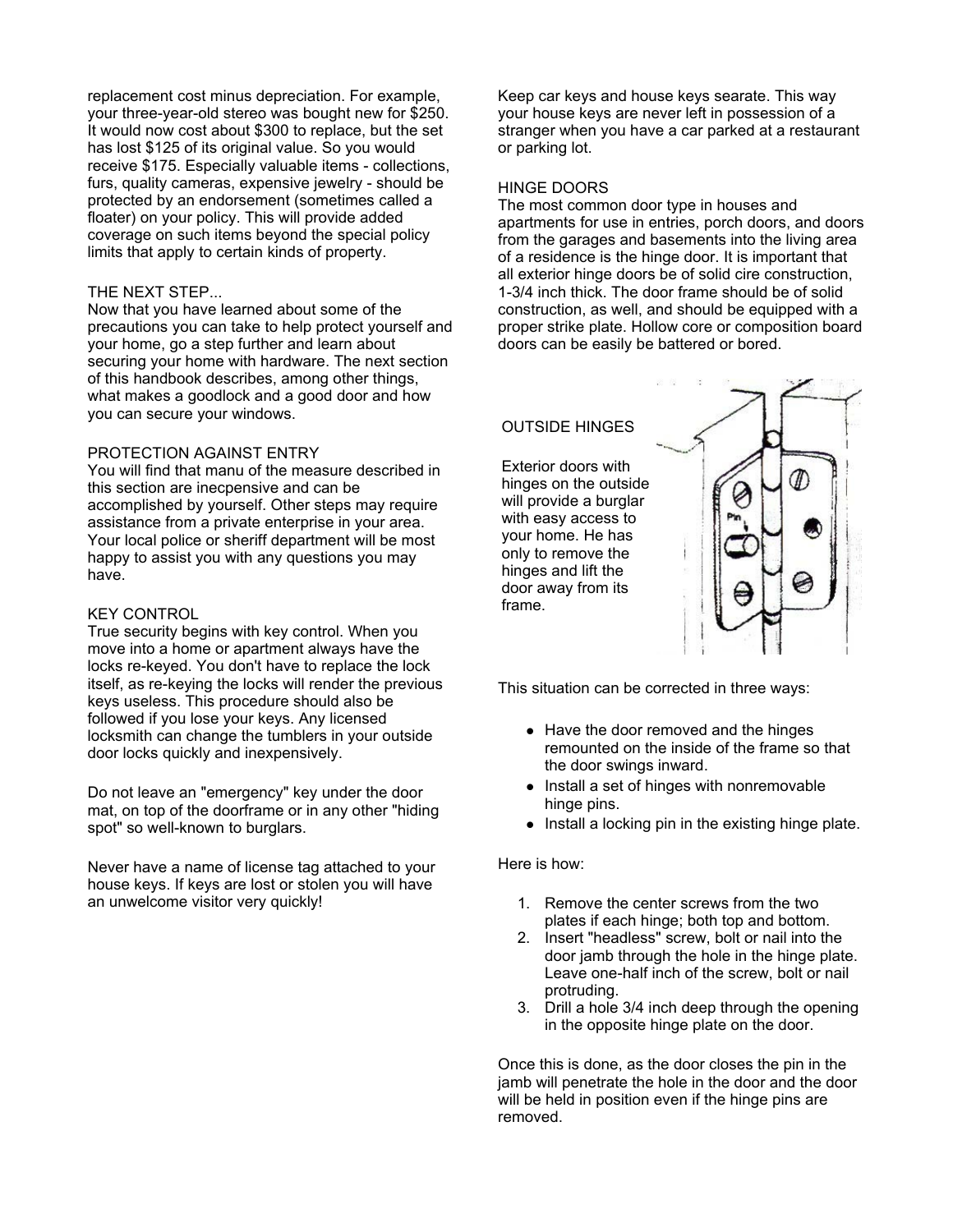### LOCKS FOR HINGE DOORS

For all key-in-the-knob locks, a dead-latching plungertype is recommended, but do not rely on keyin-the-knob locks. Although these are common locking devices, they provide little security. This type of lock on an outside door is an invitation to even the most inexperienced burglar. These locks can be forced by breaking off the knob and frequently they can be opened by prying or slipping a piece of plastic between the jamb and the bolt. Key-in-the-knob locks can effectively be supplemented by the addition of a deadbolt. Use one-inch deadbolts on all exterior doors.



The best defense for a good solid core wood door is a deadbolt lock with one-inch throw bolt. If there are no windows in or near the door the bolt may be operated from inside by a thumb turn.

If your door has glass panes or if there are windowswithin 40 inches of the lock, a double cylinder deadbolt lock is recommended, so that a key is required from either side of the door.

CAUTION: Many communities prohibit the use of a double cylinder deadbolt lock because it may be hazardous if the door it secures is to be used as a fire emergency exit. Consult your local law enforcement agency or building department regarding its use. If used in your home, a key should be left in the inside cylinder whenever the home is occupied.

When installing a deadbolt, attach the strike plate (the jamb fastening that receives the bolt in the locking position) to the door with four to six, three-inch brass wood screws. The screws should penetrate through the frame to a structural member.

Both single and double cylinder deadbolt locks should meet the following criteria to be a good security device.

- $\bullet$  The bolt must extend a minimum of one inch and contain a hardened steel insert.
- The deadbolt should contain a cylinder guard to prohibit twisting of the lock with a wrench or pliers. It must be solid metal - not hollow casting or stamped metal.
- $\bullet$  The keyway should contain a five-pin tumbler system to increase the difficulty to pick the lock.
- The connecting screws that hold the lock together must be on the inside and made of case-hardened steel. No exposed screw heads should be on the outside.
- The connecting screws must be at least onefourth inch in diameter and go into solid metal stock, not screw posts.

The security deadlock shown here can be used on any hinge door where the strike ca n be securely fastened to the door frame. These locks come in double cylinder and inside thumb-operated models.

#### LOCKS FOR DOUBLE DOORS

Double doors require additional locking devices. Many homes with double doors use half-barrel slidebolts on the inactive door. These are weak and inadequate. Flushbolts installed at the top and bottom of the inactive door of a pair of doors offer additional security sincethe intruder cannot get at these devices to tamper withthem if the doors are locked. It is·important that the bolts have at least one inch of throw and that they protrude well into the top frame and threshold. Additionally, the strikeplates should be well secured with at least three-inch brass wood screws.

#### LOCKS FOR DUTCH DOORS

Dutch doors can be secured by adding a deadbolt lock to both the lower and upper door; or minimal security by adding a slide bolt to the upper door, securing it to the lower cloor.

#### LOCKS FOR DOORS WITH CLASS

If any exterior door has a glass window or if there isother glass within 40 inches of the lock, a dou ble cylinder deadbolt is recommended provided it is not prohibited.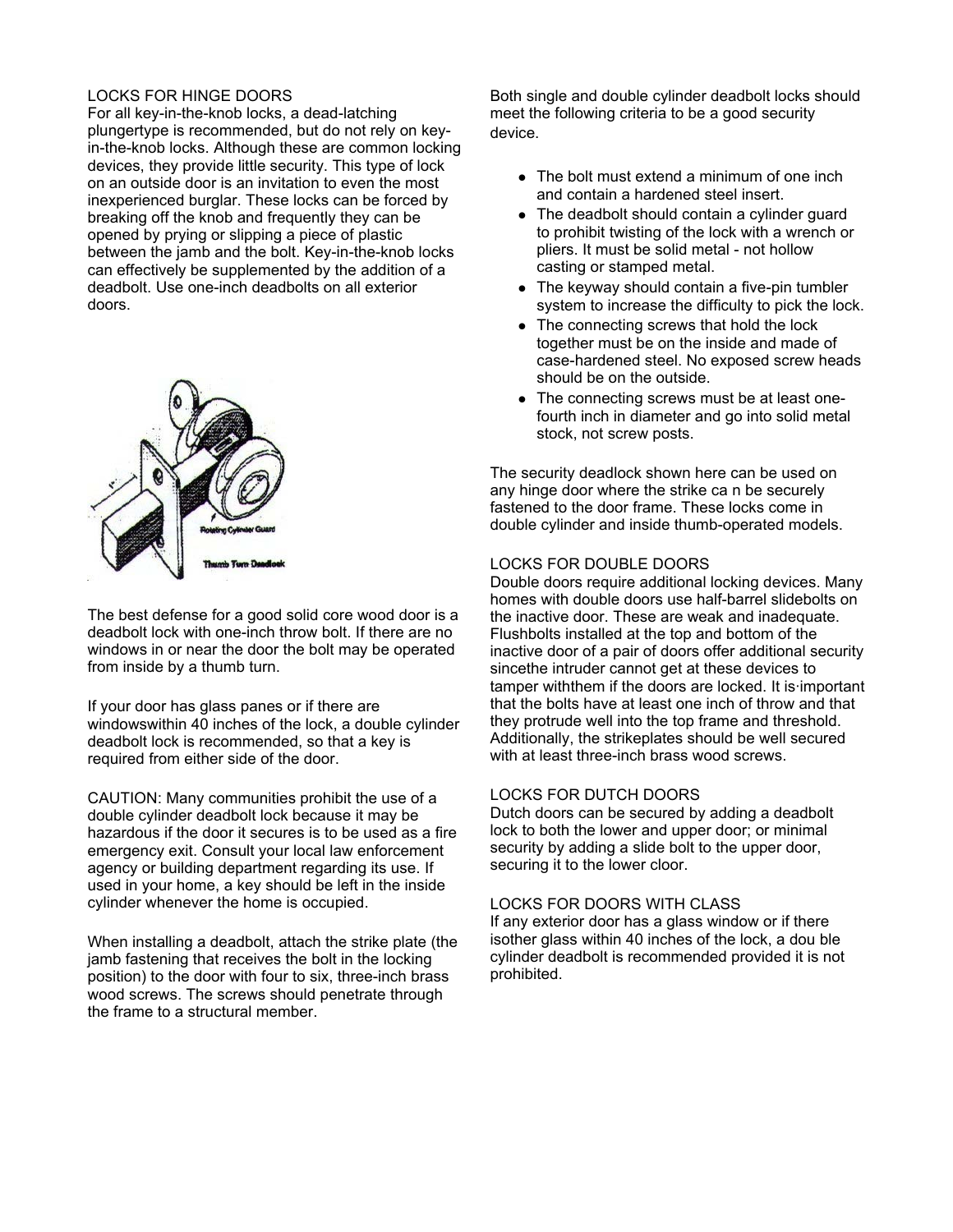by a local ordinance. In addition, security screening, decorative grilles or burglary-rated glazing may be used. Screens or grilles should be securely mounted using nonrernovable screws.

#### SLIDING GLASS DOORS

Sliding glass doors present a major security problem if they do not have the proper locks and if special steps are not taken to prevent removal of the door.burglars from access to tools which they could use to force entry into your home, as well as offering a burglar the opportunity to steal automobiles, tools, ladders (for access to two-story windows)

A sliding glass door is lifted into position when installed and, therefore, must be lifted from the track to be removed. To prevent this, it is recommended that 1-1/4 inch pan head (large head). sheet metal screws be inserted into the top of the doorframe at both ends and the middle. These screws should be adjusted so that the door barely clears them when it is operated.

Wooden dowels can also be placed in the floot tracj to preven the door from opening.

The best lock for a sliding glass door is a deadlock, which utilizes a bore pin tumbler cylinder and is opeabvle by a key from the inside, The lock bolt should engeage the strike sufficientlyt so that it will not be disengaged by any amount of movement. When the existing inside pull has to changed in order to accomodate a new deadlock, aninside cylinder pull is recommended as a replacement. Supplemental locks can be installed at the top or bottom.

#### GARAGE DOORS

The interior door leading from the should be considered as an entry door. This door is usually hollow core and should be replaced with a door using a quality deadbolt lock and secured hinge pns. Garage doors should always be closed and locked whenever you are away from home. This prevents

burglars from access to tools which they could use to force entry into the home as well as offering a burglar the opportunity to steal automobiles, tools, ladders (for access to two-story windows), bicylces and other property.

Use a good quality padlock to secure your garage door. There are many padlocks on the market from which to choose. Some can even be keyed to to your house key. Do not be guilty of economizing on a padlock that will not give you the protection you need. The most common assault on a padlock is with a large bolt cutter or pry bar.

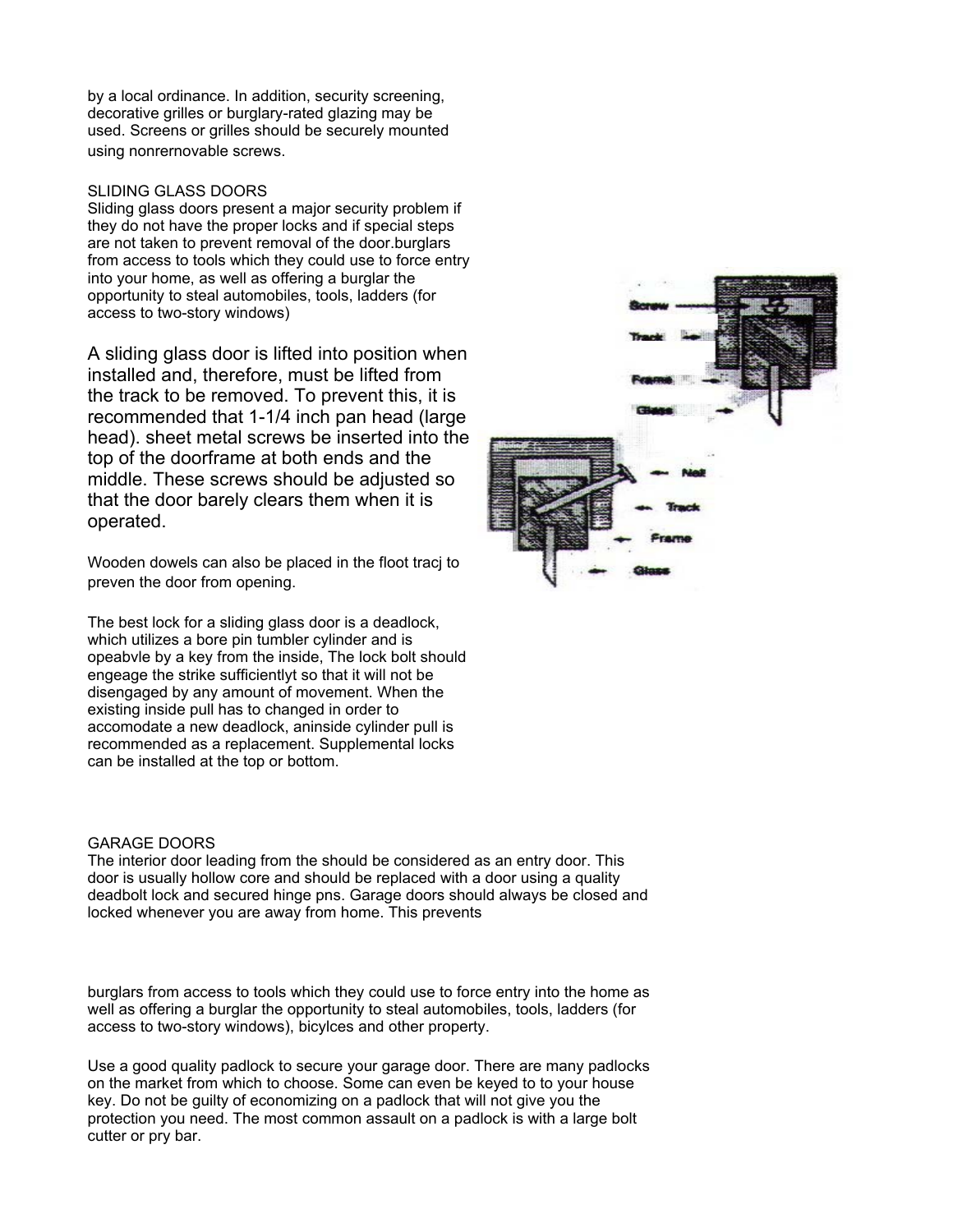The following description, which you can take to the locksmith or hardware store, is the minimum standard for a exterior padlock:

- hardened steel, 9/32 inch shackle. (Naturally heavier shackles offer additional security.) Stianless steel shackles offer the ultimate in padlock security.
- double locking mechanism heel and toe.
- $\bullet$  five pin tumbler
- a key retaining feature whenever possible. This prevents you from removing the key until you have locked the padlock.

Combination padlocks are poor security. The bodies of these locks are very weak.

Never leave your padlock unattended. This is an invitation to have the padlock removed so that a key can be made and the lock returned to its original location. Later ,the burglar returns when no one is home and enters at his leisure, using his key.

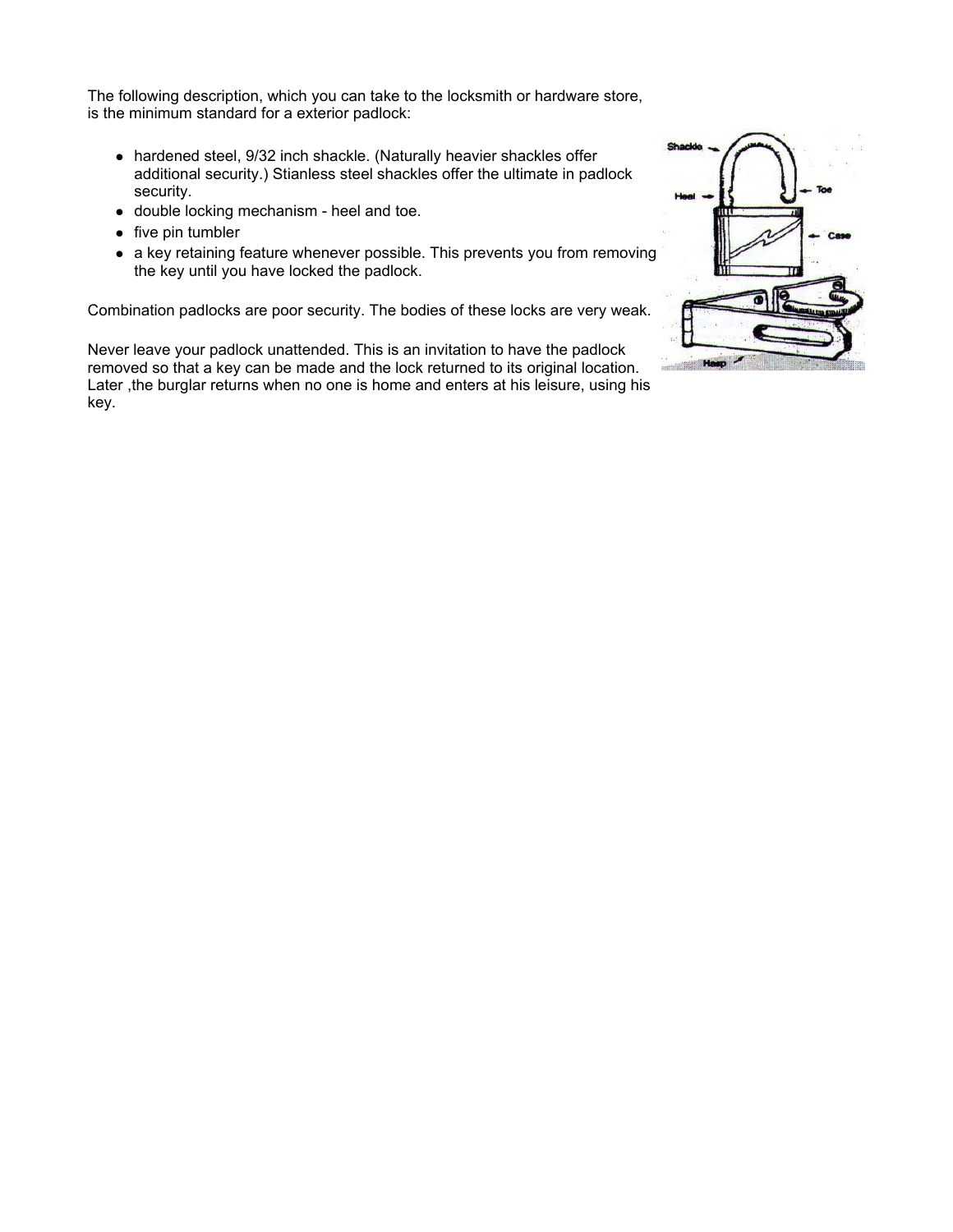For overhead sectional rollup doors, drill a hole of proper size in the door track just a bove one of the guide rollers while the door is in the closed position and install a padlock as illustrated. Many doors are installed with predrilled holes that will accommodate this security feature without having to drill.

Or, install eyebolts on the inside top of the garage door and the door frame. When the garage door is closed, a padlock can secure the bolts and prevent opening of the door.

#### ELECTRIC GARAGE DOOR OPENERS

An electric garage door opener should be of the multifrequency variety so that the door cannot be accidentally opened by the sound of an airplane overhead. Periodically check the door to make sure it is adjusted to prevent the bottom from being lifted up. This stops the thief from crawling under the door.

Cane bolts can be installed on the inside of the door. These can only be locked from the inside. Sliding hasps can also be used on the inside of the door.

Hardened steel hasps and padlocks are recommended to secure both sides of a lifting garage door. This is to prevent the lifting of the opposite side and crawling in under the door. A·hasp must be of hardened steel and installed with carriage bolts through the door. Use large washers on the inside. After the nuts are secured, deface the threads of the bolt ends with a hammer to keep the nuts from being removed.

When installing hasps, make sure that the mounting screws are covered when the hasp is locked.

If you use garage windows for ventilation, install the same security items as recommended for the windows in your home. Hang curtains to prevent a potential burglar from "window shopping" for valuables.

IMPORTANT: If a burglar gets into your garage, he will probably have as much time as he needs to gain entry to your home through the connecting door because he will be out of sight. In addition, most garages offer burglars

 a wide selection of tools which can be used in housebreaking.

#### SLIDING WINDOWS

Sliding windows should be secured by the same methods used for the sliding doors. Both the pan head top screws and the bracing devices (metal rod, wooden dowel or steel pins) are effective on this type of window, if the slider is on the inside. Several types of auxiliary locks are available for installation which offer the best security.

#### DOUBLE HUNG SASH-TYPE WINDOWS

To secure these windows, drill a hole that angles slightly downward th rough a top corner of the bottom window into the bottom of the top window, on both sides. Then place an eyebolt or nail into the hole to prevent the window from being opened. Auxiliary latches may also be purchased.

The most effective protection for double hung windows is a key-locking security sash lock. If possible, mount the lock with two-inch wood screws.

#### CASEMENT WINDOWS (CRANK TYPE)

These windows are the easiest to secure. Make sure the locking latch works properly and the crank which opens and closes the window has no excessive play. Replace any worn hardware. Key lock handles are available, if you desire.

LOUVERED VVINDOVVS It is best to replace louvered windows with another type.

Metal grating may also be used as long as it is secured with large bolts, preventing the bars or grating from being torn free from their mount.

For the interim period of waiting for the replacement window or installation of bars, you might want to secure the window by:

- Individually removing each pane of glass and sanding the glass and metal frame where the two meet and...
- Applying a two-part Epoxy-Resin Glue to the sanded area. Replace the piece of glass into the framework.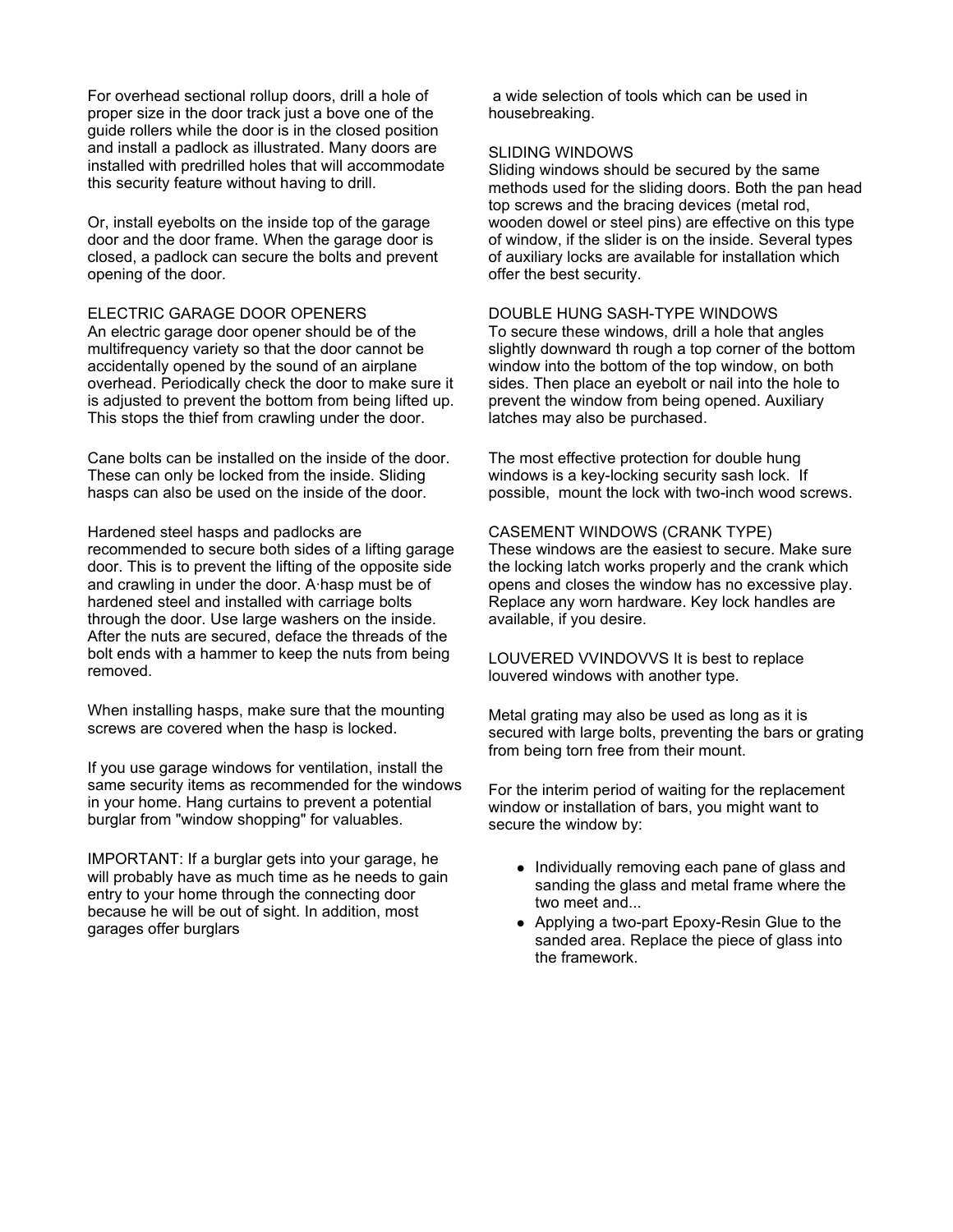#### BASEMENT WINDOWS

Basement windows are one of the most common points of entry for burglars. Special attention should be paid to securing them.

Basement windows, often hidden by bushes or trees, provide burglars with an ideal place to work unobserved. Such windows should be replaced with plexiglass or polycarbonate, or reinforced with decorative security bars.

#### GRILLES

For extremely vulnerable windows, heavy-gauge metal ornamental grilles may be used. Grilles should be attached with one-way screws or fastened from the inside.



**Warning:** Caution shoul dbe used to assure that bars or gratings are not placed as to create a fire hazard. Bars and gratings are not recommended for sleeping rooms. If they are used, however, they must have an inside mechanism that allows them to swing out in an emergency.

#### ALARMS

Residential burglar alarms are available from electrical and hardware dealers, as well as entire systems that may be leased or purchased from alarm companies. Prior to installing an alarm system, it is advisable to check with your polcie department to determine if there is an alarm ordinance in your area.

Most residential alarms emit a louf noise from a bell, siren or toner generator. An audible alarm on doors and windows can be effective deterrent to the amateur burglar. If you do install an audible alarm, make sure

that your family and neighbors are informed abou htis function and that they are trained to call you police department when they hear the alarm.

There are many types of alarms on the market. Secure the services of a company specializing in alarms systems. Secure the services of a company specializing in burglar alarm systems. A local company specializing in burglar alarm systems will save you money in service calls. Get several estimates and then decide which alarm company and system is best for your needs. An inexpensive system may create more problems than it is worth by sending false alarms. Remember to notify your neoghbors that you ahev an alarm. Make sure that they are aware of the alarm's sound and that it is loud enough to be heard in their home.

Any alarm systen should include:

- $\bullet$  A failsafe battery backup.
- Fire sensing capability (ionization sensors are the best).
- $\bullet$  Readout ability to check the working of the system.
- Horn sounding device installed in attic through vent.

Do not have a dialer system call the police department. During a major disaster, this type of alarm will completely block incoming phone lines at the police department.

Do not depend only upon an alarm to protect you .. be sure to use the proper locking devices.

#### DOGS

There is controversy on the value of a dog to warn of an intruder. While a dog may or may not bark at an intruder, the mere presence of the dog may discourage the burglar. Under no circumstances should you depend on the dog as a sure method of an automatic burglar alarm.

#### THE FINAL STEP

The final step in securing your home is protecting the home's exterior. There are many things which can be done to make your home look occupied and also increase the possibility of a criminal being seen if he comes near your home. Do not omit this vital security area.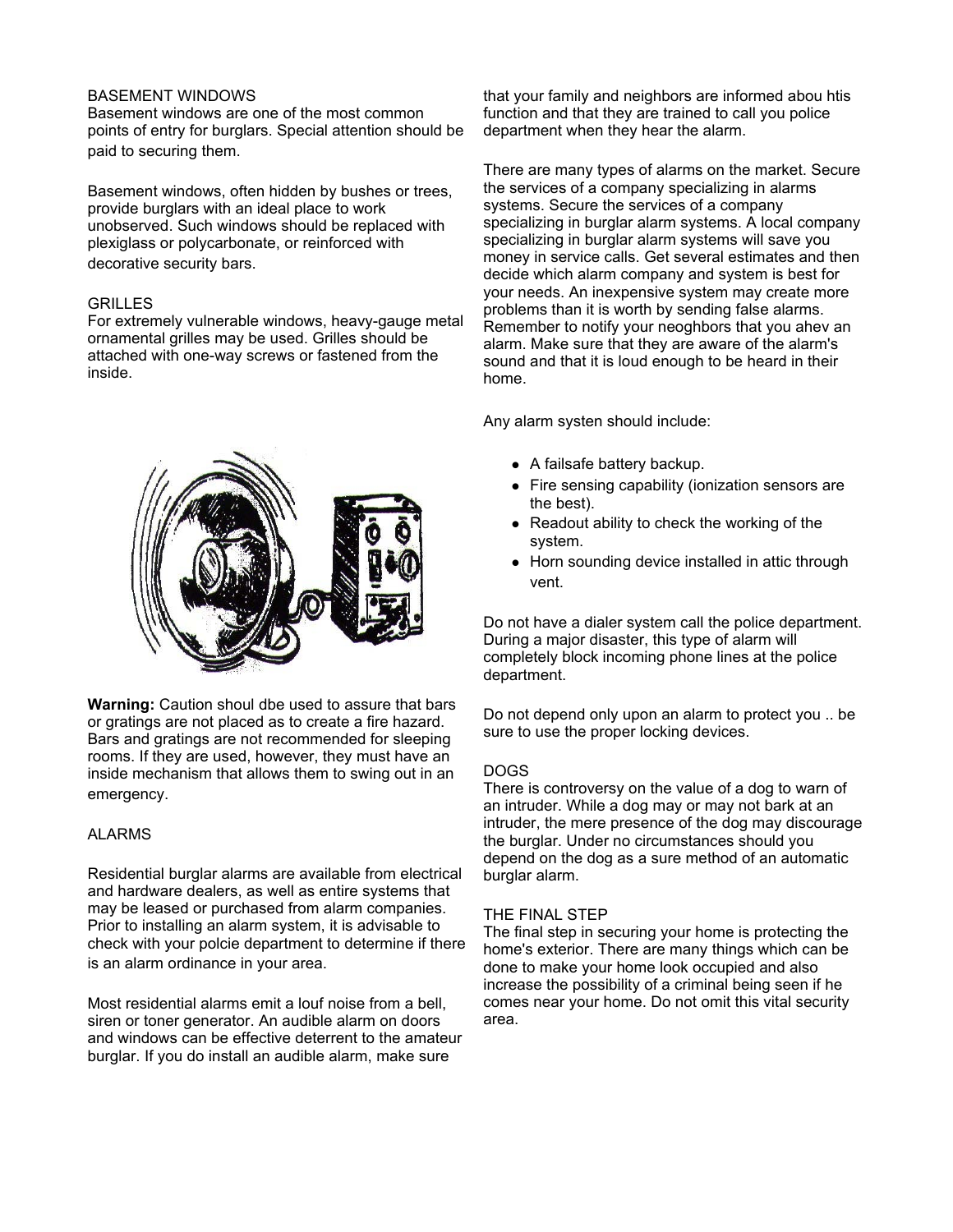# **PROTECTING THE HOME'S EXTERIOR**

APPEARANCE OF OCCUPANCY<br>Maintaining an appearance of occupancy, even when your residence is vacant, is essentia I to thwarting burglary attempts. Timers which automatically regulate the interior lighting of a home can create such a deception. Timers should be used while on vacation, when you are out to dinner or even during the day while you are at work.

One type of automatic timer has a 24-hour dial and allows you to set an on-and-off time to coincide with normal light usage in your home. These timers simply plug into the wall, and the lamp you want to use is plugged into the timer.

For the most realistic deception, several timers and lamps should be used to simulate occupancy. For instance, a radio and lamp in the living room might be on from 6:30 p.m. until 11:00; at 11:00 a lamp might go on in the bathroom until 1 1:30; then a bedroom lamp would be on from 11:30 to midnight. This would indicate to anyone watching the house that it was occupied and the residents were going to bed.

During the day, leave drapes and shades in their normal position - the way you have them when at home. (And do not leave easily movable valuables in sight close to windows! )

## HOUSE NUMBERS

Make sure that police, fire and paramedics can find your home in a time of emergency. Have your house numbers clearly mounted on a high contrast background. Have the numbers illuminated ALL night. Also, your house

 number should be painted on the curb in front of your home. Do not cover the numbers with your vehicle.

Your Police Department has a helicopter patrol. On the rear section of your roof, add your house numbers so that the helicopter patrol can locate your residence from the air. The numbers should be 24 inches high and a contrasting color with the background.

# EXTERIOR LIGHTING

Exterior lighting is extremely important in residential security. Each exterior doorway should be lighted to prevent a burglar from concealing his activities. Yards and windows should be lighted to prevent concealment. Ornamental porch and yard post lamps are a means of eliminating night blind spots.

Yard lights and entrance lights can be equipped with sensors which will turn the light on at dusk and off at dawn .

# LANDSCAPING

Keep doorways, windows and porches clear when planting bushes and flowers. Remember that the bushes that provide you with privacy also give a burglar a place to hide. Prune large trees. Low limbs can provide secondstory access. A well-maintained lawn is a very effective lue that someone is at home and cares. Plan your andscaping with both privacy and security in mind.

Locked gates and well-maintained fences can increase Te difficulty of entry and deter the removal of large tems. Walks and driveways should be kept free from obstacles offering concealment to intruders.

## WHAT ELSE SHOULD I KNOW?

Now that you have read about securing your home, there are a few things you should know about your own personal security in your home.

# PERSONAL SECURITY

# KNOW WHO IS THERE

ll homeowners should be able to observe a caller before opening the door. An inexpensive door viewer is available which allows you to see a wide area through use of a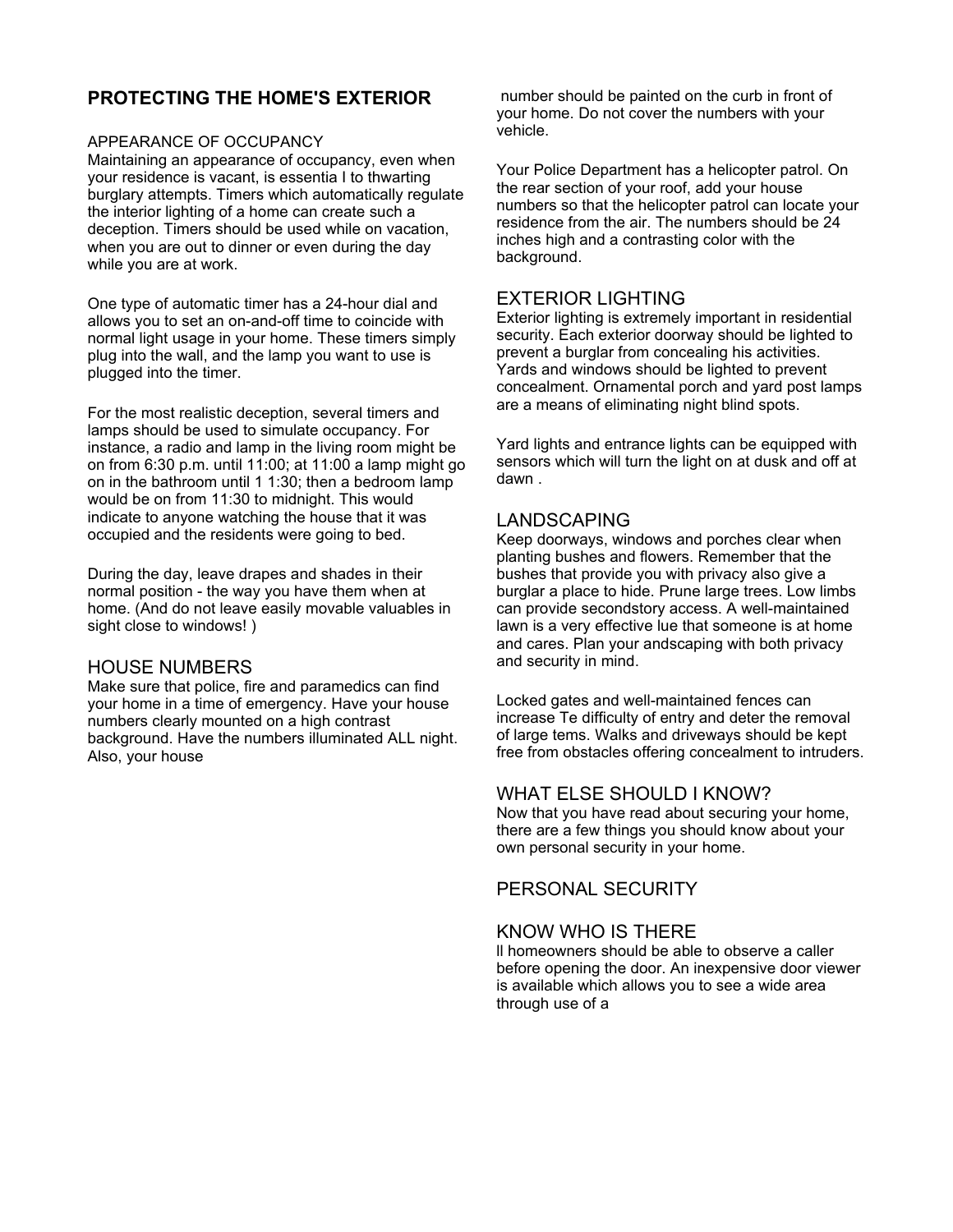"fish-eye" lens, while remaining unseen by the caller. This should be considered a must for all homes.

Do not allow strangers in your house. Many rapes and robberies occur in the victim's home. In addition, burglars sometimes try to come into a home in order to assess valuables and security measures for a planned burglary when you are not home. Ask repairmen and others who claim to have business inside to show identification for viewing through the door viewer. If you have the slightest doubt, telephone their office, getting the number from your directory. When you admit a workman or a salesperson you were expecting, do not leave them alone at any time.

#### EMERGENCY TELEPHONE NUMBERS

Police, fire, and paramedics' emergency telephone numbers should be listed on each telephone in your home. Telephone stickers with these numbers are available from the polcie , sheriff or fire departments.

In addition, if you have a babysitter for your children, make sure she is aware of what to do in an emergency situation. Write down your address next to the emergency telephone numbers. If she needs immediate assistance, she will be able to tell emergency vehicles where she is calling from.

#### IF YOU INTERRUPT A BURGLAR

Do not go looking for a confrontation with a burglar. If you come home to find a door or window unexpectedly open, do not go in. Instead, go quickly to a nearby home and phone the police. If you hear or see a prowler in or around your home do not investigate yourself...call the police.

A patrol car can reach your home in three or four minutes in an emergency. Be patient. Expect the police to come silently; they will be trying to cut off the intruder's escape. But despite whatever precautions you might take, a situation may arise where you find yourself face to face

 with a burglar. If you will think about such a situation, and rehearse a few simple steps, you may save yourself or family from serious injury.

Expect that the burglar will be in a frightened state of mind, perhaps desperate. A scream may cause him to flee, but if he is armed it may also cause him to attack. Unless you are far enough away to have an excellent chance of escape, stand motionless.

As calmly as possible say "Tell me what you want and I will give it to you". This is the advice of crime reporter Jack de Celle in his book The Safety Strategy and it is excellent advice.

Never struggle with a burglar unless you are clearly in danger of serious physical harm. If you are forced to defend yourself, go all out. Scream, kick, gouge...use your hands, feet and teeth to inflict as much pain as possible. If possible, use a nearby object as a bludgeon and continue screaming throughout thestruggle. But again a caution. Never struggle with a burglar unless is is clearly the last and only course of action.